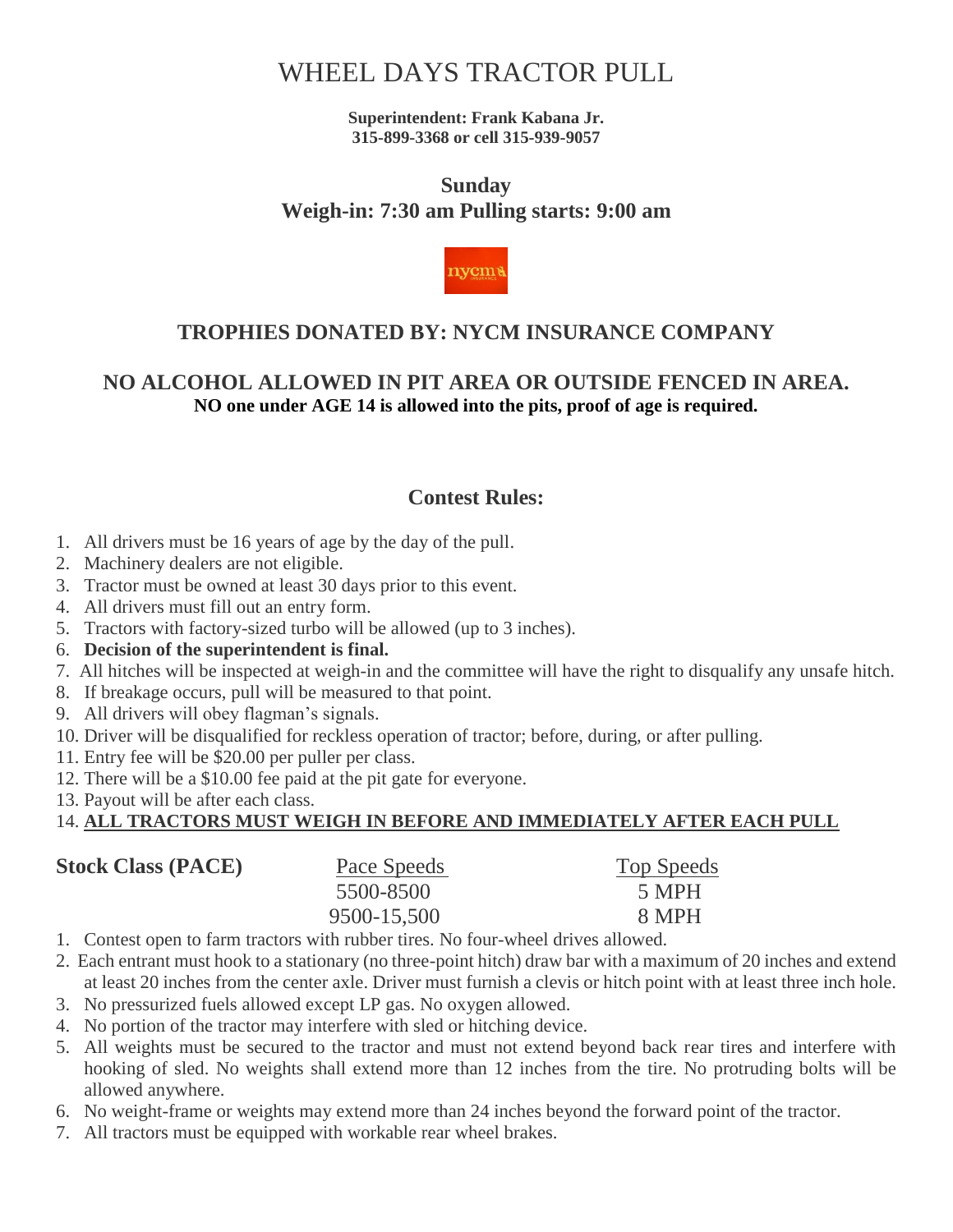- 8. All tractors must be equipped with a hood and grill.
- 9. The use of torque converters, automatic shifts, etc., will be permitted during the pull.
- 10. All tractors must have straight stacks or factory exhaust.
- 11. All tractors must have stabilizers, 3 inches back of tires. No more than 10 inches off the ground, with at least a 5 inch square pad capable of supporting the weight of the tractor.
- 12. All tractors must have workable power take-off and have no cut tires.
- 13. TIRE SIZE FOR CLASSES 5500 & 6500 IS MAX 15.5, CLASS 7500 IS MAX 18.4
- 14. MAXIMUM ROTARY PUMP NOT TO EXCEED 13MM; MUST BE STOCK APPEARING.
- 15. Tractor & sled must remain within the boundaries (white lines) no touching of lines during the pull or will be disqualified.
- 16. Each puller will be given 2 chances per class to pull, UNLESS the first pull exceeds 100 feet, in which case that WILL be considered an official pull. NO EXCEPTIONS!
- 17. If you shut down LESS than 100 feet, you must back up and re-pull IMMEDIATELY.
- 18. ABSOLUTELY NO USE OF PUSH BUTTON OR TOGGLE SWITCHES. YOU WILL BE DISQUALIFIED WITH NO REFUND.

## **Hot Farm Rules same as Stock Rules. No Pace Tractors.**

#### **Enhanced Class**

#### **TRACTORS MUST HAVE:**

- 1. Kill switches
- 2. Bell housing blankets SFI approved
- 3. Side shields
- 4. Stabilizer bars
- 5. Turbo limits 3in 3out no Sigma pumps

#### **Enhanced Rules:**

- 1. Tractors must be operated in a safe manner at all times.
- 2. Operator must remain seated during the pull, and must have complete control of the tractor.
- 3. No driver will be allowed to participate under the influence of drugs or alcohol.
- 4. Front wheels off the ground 25 inches will be deemed unsafe by judges and the committee.
- 5. All pulls must start from a tight hitch, no jerking.
- 6. Tractor & sled must remain within the boundaries (white lines) no touching of lines during the pull or will be disqualified.
- 7. Only one pull allowed each contestant unless tie is declared.
- 8. The pull shall be considered over when forward motion of the load stops.
- 9. The order of the pull will be determined at sign in.
- 10. Tractors must be stopped immediately upon signal from judge or disqualification will occur.
- 11. Lost weights will mean disqualification.
- 12. Tractors will be weighed with the driver before and IMMEDIATELY after the pull.
- 13. Drivers will be responsible for having tractors within legal limit or be disqualified.
- 14. No one allowed on track except driver of the class.